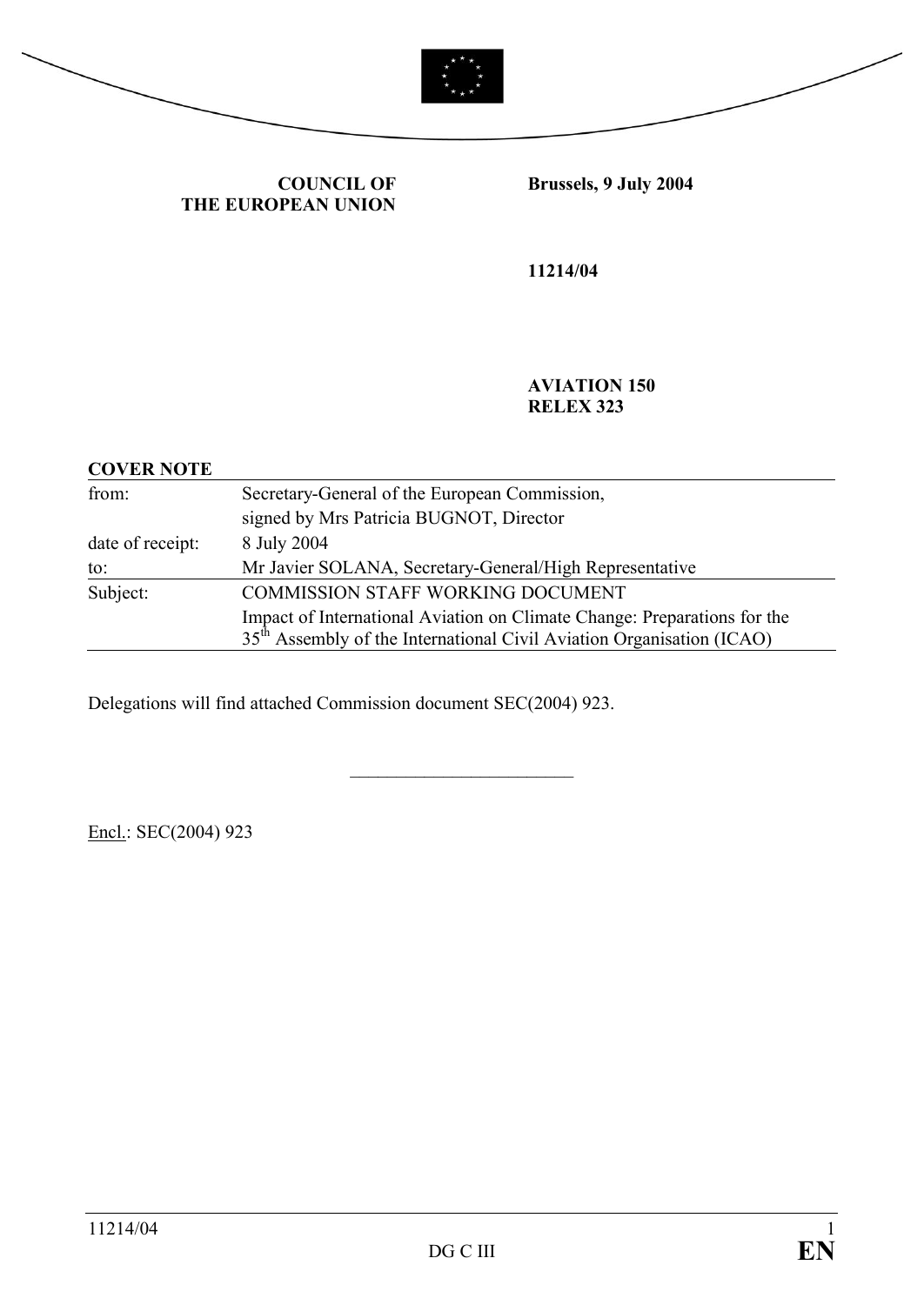

Brussels, 6.7.2004 SEC(2004) 923

# **COMMISSION STAFF WORKING DOCUMENT**

**Impact of International Aviation on Climate Change: Preparations for the 35th Assembly of the International Civil Aviation Organisation (ICAO)**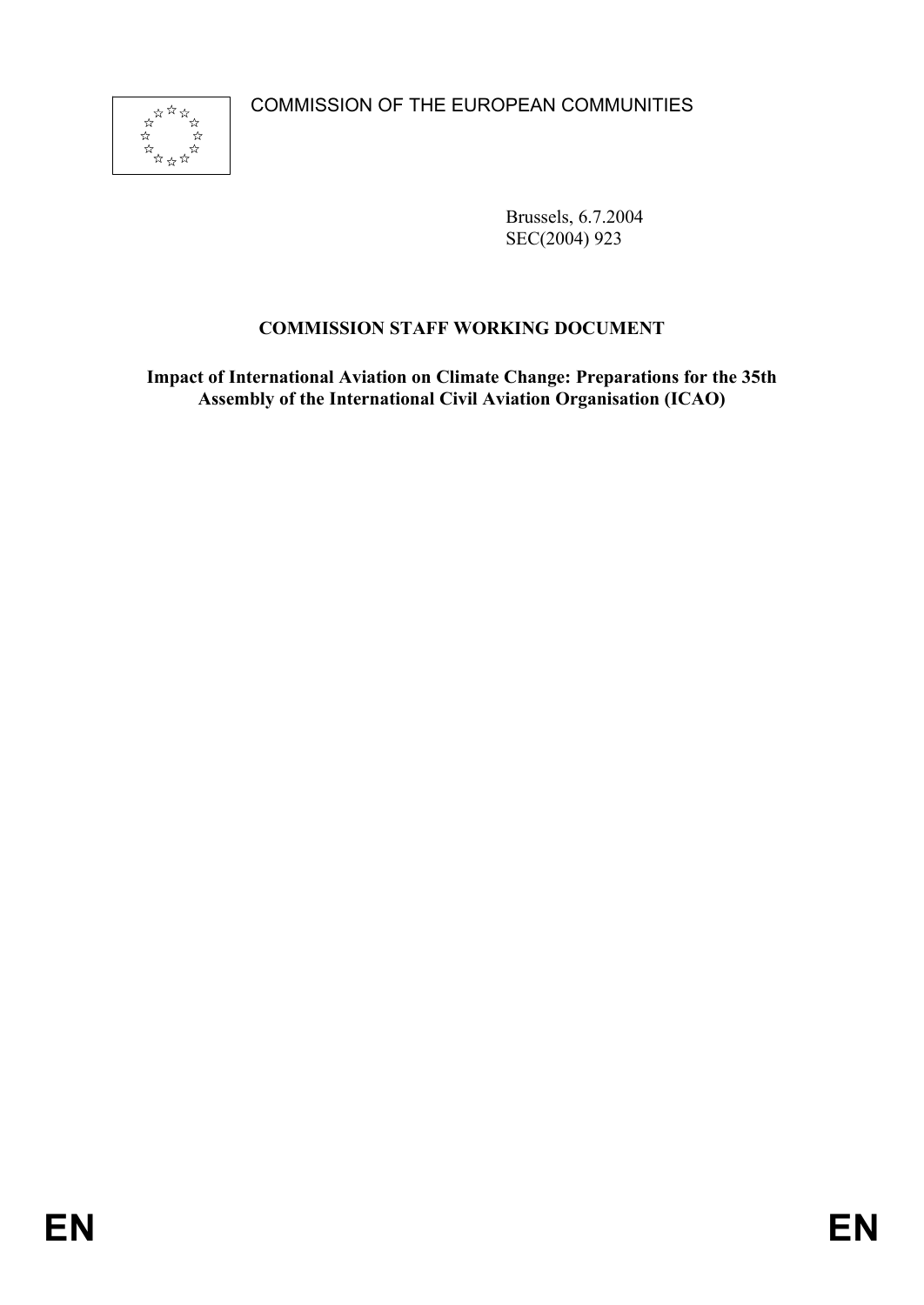### **COMMISSION STAFF WORKING DOCUMENT**

#### **Impact of International Aviation on Climate Change: Preparations for the 35th Assembly of the International Civil Aviation Organisation (ICAO)**

#### **1. INTRODUCTION**

In 1999 the Intergovernmental Panel on Climate Change (IPCC) concluded that aviation emissions significantly alter atmospheric composition thereby affecting global climate. They noted that unless action is taken the adverse effect of climate change was likely to grow given the projected increase in air traffic<sup>1</sup>. Since then the events of 11 September 2001, the SARS epidemic and the second Gulf War have to some extent reduced demand for air travel. But now the signs are that demand is increasing and that strong growth in aviation is again likely with clear implications for climate change and its adverse impacts<sup>2</sup>. Moreover, the latest results EU-sponsored research indicate that the IPCC may have underestimated the atmospheric radiative forcing caused by aircraft emissions, resulting in enhanced warming effects at the earth's surface<sup>3</sup>.

The EU has consistently demonstrated leadership and commitment in international efforts to counter the effects of global warming, not least in its full participation in the work being done under the United Nations Framework Convention on Climate Change (UNFCCC) and the early ratification of the Kyoto Protocol. Despite this, no specific harmonised measures to deal with aviation's climate change impact have yet been included in the EU's policies to address climate change. Hence action is necessary.

This Working Document is concerned with the use of economic instruments, sometimes referred to as market-based measures, to limit or reduce the impact of aviation on climate. Such measures are consistent with the endeavour, agreed in Principle 16 of the Rio Declaration on Environment and Development (1992) reaffirmed by the Johannesburg World Summit on Sustainable Development (2002) and referred to also in the existing environmental Resolution (A33-7) of the International Civil Aviation Organisation (ICAO)

*…to promote the internalisation of environmental costs and the use of economic instruments, taking into account the approach that the polluter should, in principle,*  bear the cost of pollution, with due regard to the public interest and without *distorting international trade and investment.*

The use of market-based measures in aviation directly concerns the EU, as it may affect the international competitiveness of its aviation industry. It is also a key issue for consideration at the forthcoming ICAO Assembly (September/October 2004) and for this reason it is very important to formulate a commonly shared EU position upon it.

<sup>1</sup> IPCC Special Report, *Aviation & the Global Atmosphere*, 1999.

<sup>&</sup>lt;sup>2</sup> According to ICAO analysis presented in February 2004, the world passenger aircraft fleet could double by 2020 - an increase from 12317 in 2002 to roughly 25000 aircraft in 2020.

<sup>3</sup> *TRADEOFF Aircraft emissions: Contributions of various climate compounds to changes in composition and radiative forcing – tradeoffs to reduce atmospheric impact*, Environment & Sustainable Development Programme EC, Research DG, Contract no. EVK2-CT-1999-0030.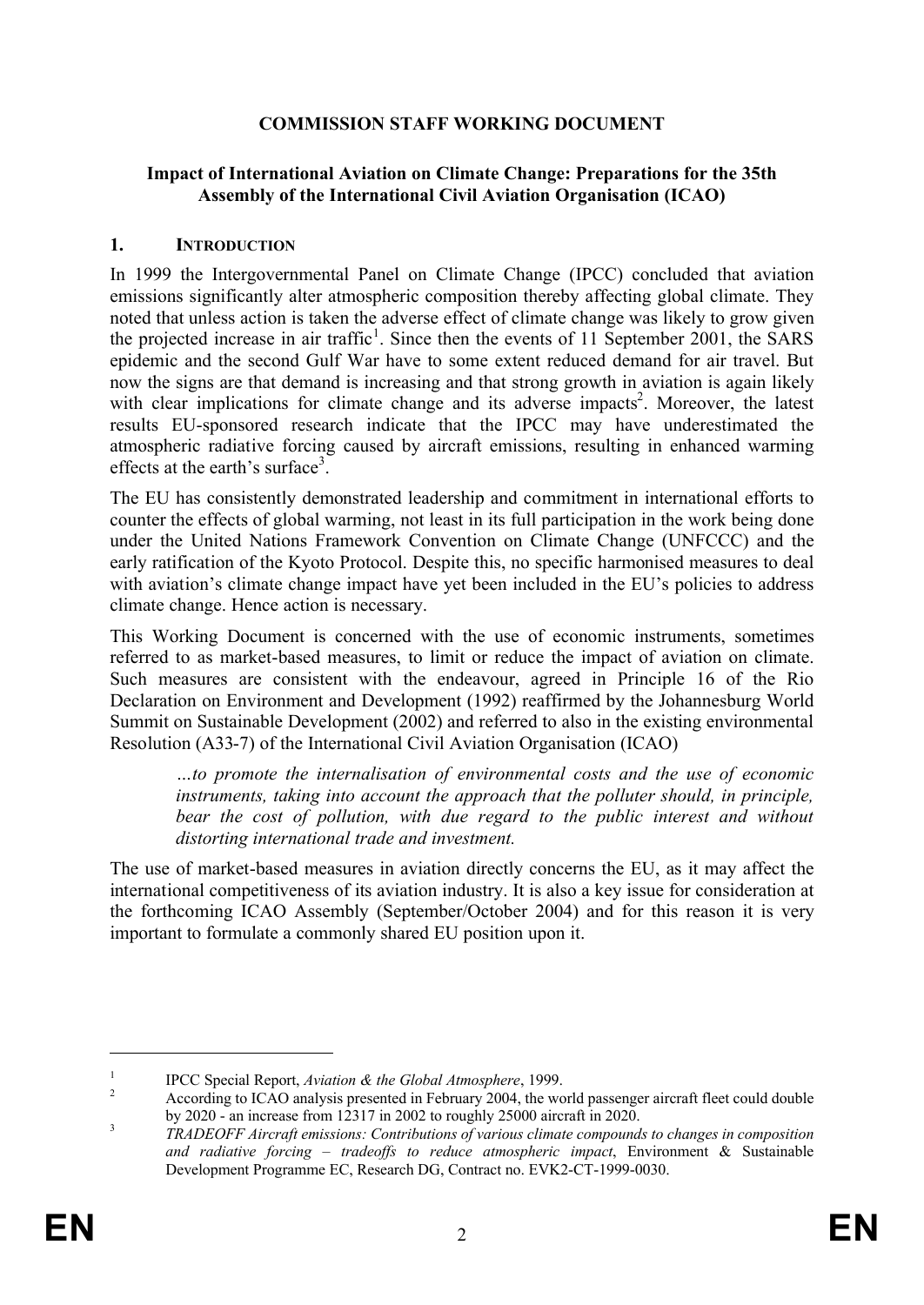## **2. THE PRESENT SITUATION**

# **2.1. Action by the International Aviation Community**

Climate change is a global problem and ideally any solution would be agreed and applied globally. ICAO has been studying the possible use of market-based measures to tackle the impact of international aviation on climate change since 1991. Basically, three types of measures are envisaged – **emissions trading** and **emissions levies** (taxes or charges) – either of which could possibly be preceded by or introduced in combination with some form of **voluntary agreement** to limit emissions.

Emissions trading essentially involves placing a limit ('cap') upon the emission of greenhouse gases, thereby mitigating climate change. Allowances may be issued to participants covering a percentage of the total emissions permitted – this percentage would depend on the stringency of the cap and on other factors such as projected growth rates. Participants must either reduce emissions to the level set by the allowances they hold or buy further allowances to cover the difference. If participants reduce their impact *below* the level set by their holding, they can bank or sell the excess allowances. To demonstrate compliance every participant must hold allowances at least equal to their climate change impact. The market price for allowances reflects the marginal cost of reducing emissions across the scheme. Thus allowances could be bought from whichever sectors in the scheme find it cheapest to reduce their emissions. Participants have a direct incentive to innovate and invest in cleaner technologies to reduce their compliance costs. Emission trading is generally regarded as more flexible and cost-effective than conventional 'command and control' regulatory regimes and more or less equivalent to the imposition of levies (taxes and charges).

An emission levy, i.e. the imposition of a tax or a charge at a level varying with the volume of gas actually emitted, while conceptually simpler than trading could give rise to international legal and political issues, including for example the question of equity with carriers operating in but not registered in the state imposing the levy. Given that the proceeds of a charge, unlike those of a tax, could remain within the sector and be applied to fund action to mitigate the environmental damage, a charge may be more desirable than a tax from the EU aviation industry's viewpoint. From a wider EU point of view, however, a tax has advantages in terms of equity across economic sectors since, with very few exceptions, energy consumption is exposed to excise duties.

In February 2004, ICAO's Committee for Aviation Environmental Protection (CAEP) considered the issues of emissions trading and levies. Concerning **emissions trading** CAEP agreed that the idea of an aviation specific system based on a new legal instrument under ICAO auspices was unattractive and should not be pursued further. Instead, CAEP recommended that ICAO should prepare guidance for states wishing to incorporate international aviation in their emission trading schemes established in order to tackle climate change and to meet their commitments under the UNFCCC and Kyoto process. It also recommended that ICAO should support the development of a voluntary emission trading regime that states or international organisations might propose.

On the subject of **emission levies** ICAO makes a distinction between taxes and charges. Existing ICAO policy does not favour the imposition of taxes in international aviation. However, CAEP as the competent technical body of ICAO could also not agree on further guidance to states wishing to introduce a  $CO<sub>2</sub>$ -related charge aimed at countering the climate change impact of aviation. The ICAO Council, which is preparing for the  $35<sup>th</sup>$  ICAO General Assembly in September/October 2004, has therefore been asked to advise on what should be done about this issue. Work to review and update ICAO's environmental policies is expected before and during the Assembly and the issue of appropriate modalities for the use of charges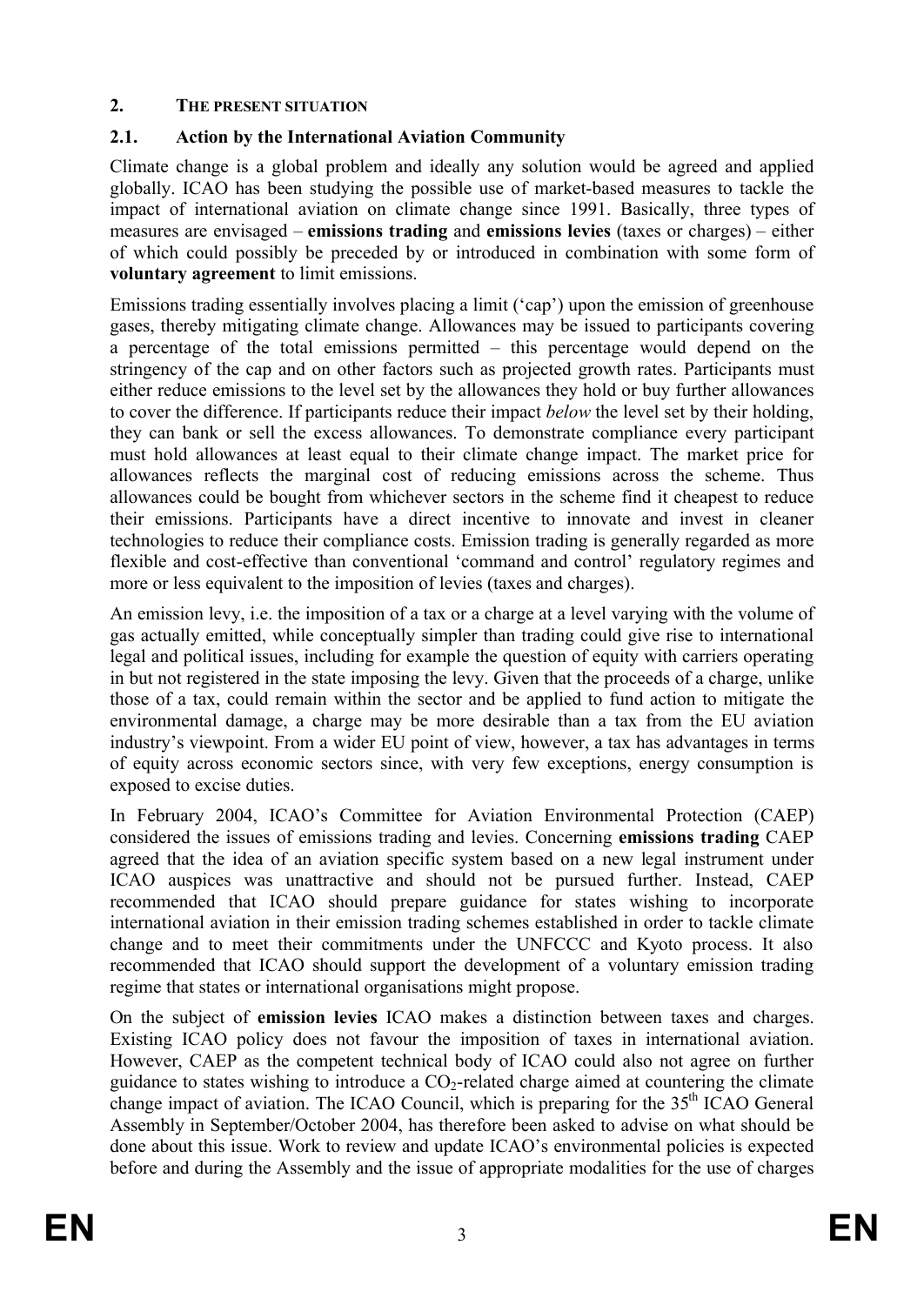targeting the global impact of international aviation is likely to be particularly difficult to agree upon within ICAO.

In parallel, aviation is attracting increasing attention within the UNFCCC. At the  $9<sup>th</sup>$ Conference of the Parties in December 2003 it was noted that emissions of Annex I Parties from international aviation had increased by more than 40 per cent by the end of the period 1990–2000<sup>4</sup>. However, the Parties of the UNFCCC have not yet been able to agree on how to include emissions from international aviation in national inventories. These emissions therefore continue to be reported separately and consequently remain outside the scope of the quantitative commitments made by Annex B Parties to the Kyoto Protocol.

Thus to date no international action to deal with the problem of emissions effectively has been agreed at global level.

### **2.2. Action by the European Union**

Since the Commission's Communication on Air transport and the Environment in 1999, recognition of the need for action at EU level has been consistently underscored by Council conclusions and European Parliamentary resolutions on the Communication itself, on the taxation of aircraft fuel, on the Commission's Transport White Paper, on the European Climate Change Programme, and on the Integration of Environment and Sustainable Development into Transport Policy<sup>5</sup>. Most recently, when preparing for the Ninth Meeting of the Conference of the Parties to the UN Framework Convention on Climate Change, the Council of Ministers concluded:

*Considering the significant increase of GHG emissions related to the use of the international bunker fuels since 1990, the Council believes that specific measures to reduce these emissions are of the utmost importance. The Council recalls the need for urgent action to reduce GHG emissions related to the use of international bunker fuels, taking into account the agreement in the 6th Environmental Action Programme that the European Community has approved, from which specific action to deal reduce GHG emissions from aviation and marine transportation should have been identified within ICAO by 2002 and within IMO by 2003. The Council reiterates its invitation to the Commission of December 2001 and October 2002 to consider in a timely fashion such action and to make proposals before 2005. In addition the Council considers that the discussion on the future climate change regime should address the treatment of emissions from international aviation and marine transportation, and that the European Community and its Member States should work to this end in UNFCCC, ICAO and IMO <sup>6</sup> .*

 $\frac{4}{1}$  Decision 1/CP.9 (FCCC/CP/2003/6/Add.1).

Communication Air Transport & the Environment, 1 December 1999 – COM (1999) 640. European Parliament Resolution on COM (1999) 640, 7 September 2000 – A5-0187/2000. Council Conclusions on COM (1999) 640, 28 March 2001 – Adopted 2252<sup>nd</sup> Council meeting – TRANSPORT – Brussels. European Parliament Resolution on taxation of aircraft fuel, 14 December 2000 – A5-0334/2000 Council Conclusions on Taxation of aircraft fuel, 29 June 2000 – Adopted 2281<sup>st</sup> Council meeting – HEALTH – Luxembourg. Commission White Paper *European transport policy for 2010: time to decide* - COM (2001) 370 European Parliament Resolution on COM (20001) 370, 12 February 2003 – PT-TA(2003) 054. Council Conclusions on European Climate Change Programme, 12 December 2001 – Adopted  $2399<sup>th</sup>$  Council meeting – ENVIRONMENT – Brussels. Council Conclusions on  $2<sup>nd</sup>$  review of its strategy on integrating environment and sustainable development into transport policy, 13 December 2002 – TRANSPORT – Brussels.

 $\frac{6}{100}$  Council Conclusions on Ninth Conference of Parties, 1 December 2003 – Adopted at 2549<sup>th</sup> Council meeting, Brussels.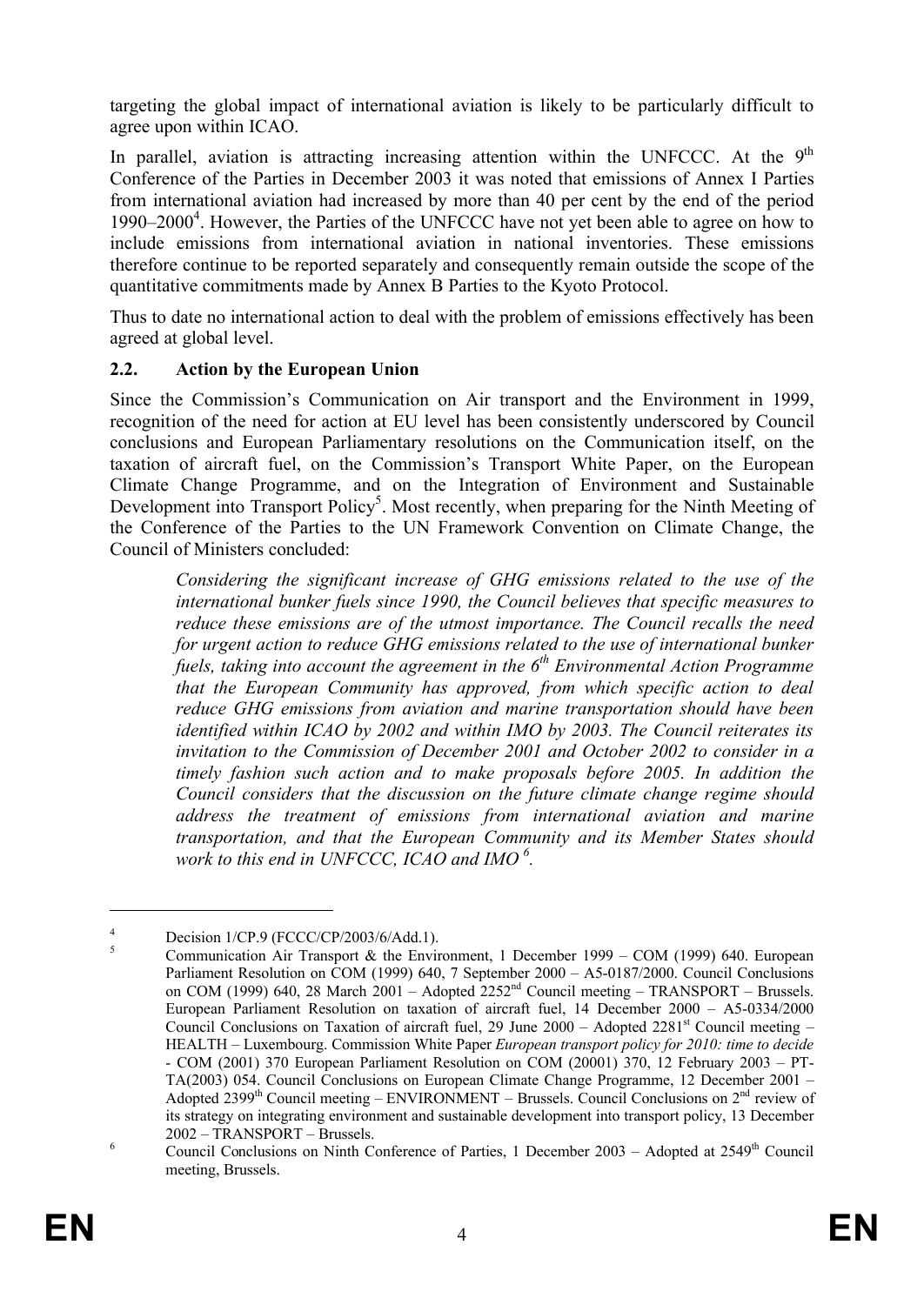To date, however, the EU has taken no policy decision on the implementation of specific measures and therefore this issue will have to be addressed soon.

### **3. EUROPEAN UNION OBJECTIVES AT ICAO**

Given the broad international agreement to take action against global climate change, expressed through the UNFCCC and Kyoto Protocol, the EU had reason to expect constructive support and swift progress from the international aviation community. However the very different positions now taken by ICAO contracting states have effectively prevented any significant progress since.

The unwillingness of developing countries to commit themselves to more demanding policies before they see clear leadership from industrialised countries, combined with the lack of such action from several important industrialised partners such as Australia and the United States, makes it unlikely that significant progress through ICAO can be expected in the foreseeable future. Indeed, current ICAO policy as formulated by the ICAO Council in 1996<sup>7</sup> explicitly recognises that

*"…the development of an internationally agreed environmental charge or tax on air transport that all States would be expected to impose would appear not to be practicable at this time given the differing views of States and the significant organizational and practical implementation problems that would be likely to arise"*

The continuing validity of this assertion was confirmed by Contracting States at the 33<sup>rd</sup> Assembly in 2001, and the CAEP meeting in February 2004 clearly showed that this still accurately reflects the situation.

Therefore, consistent with existing ICAO environmental policy $\delta$ , EU should seek decisions at ICAO to confirm that, in discharging their obligation to work through ICAO to limit and reduce emissions from international aviation<sup>9</sup>, states should be able to act – and act effectively – to deal with these emissions. Indeed the EU believes that ICAO, as a member of the UN 'family' of which UNFCCC is a key element, itself has a responsibility to support its members in taking such action.

The Commission believes that the EU needs a policy framework that allows action to deal with emissions from international aviation, *without precluding at this stage any marketbased measures* – taxes, charges or emissions trading. This flexibility is necessary *inter alia* to allow equity in relation to the treatment of other transport modes and to enable action or further action to be taken in response to improvements in scientific knowledge about climate change and aviation's impact upon it and to developments in the sector itself.

There is no certainty at present that one measure will suffice. To close any options at this stage when the impact of aviation on climate is far from stable let alone decreasing would be unacceptable. Moreover, while the intention would be to use only the most cost-effective option or combination of options necessary on grounds of environmental need, this option or combination of options cannot be divined in advance. For these reasons the Commission believes that it is essential that all options are kept open for action by ICAO contracting states until there is consensus among the international scientific community that the impact of aviation emissions on climate change is acceptable and adequately under control.

<sup>7</sup> ICAO Council Resolution on Environmental Charges and Taxes, 9 December 1996.

 $8 \rightarrow$  Appendix I, ICAO Resolution A33-7 (2001).

Article 2.2 of the Kyoto Protocol.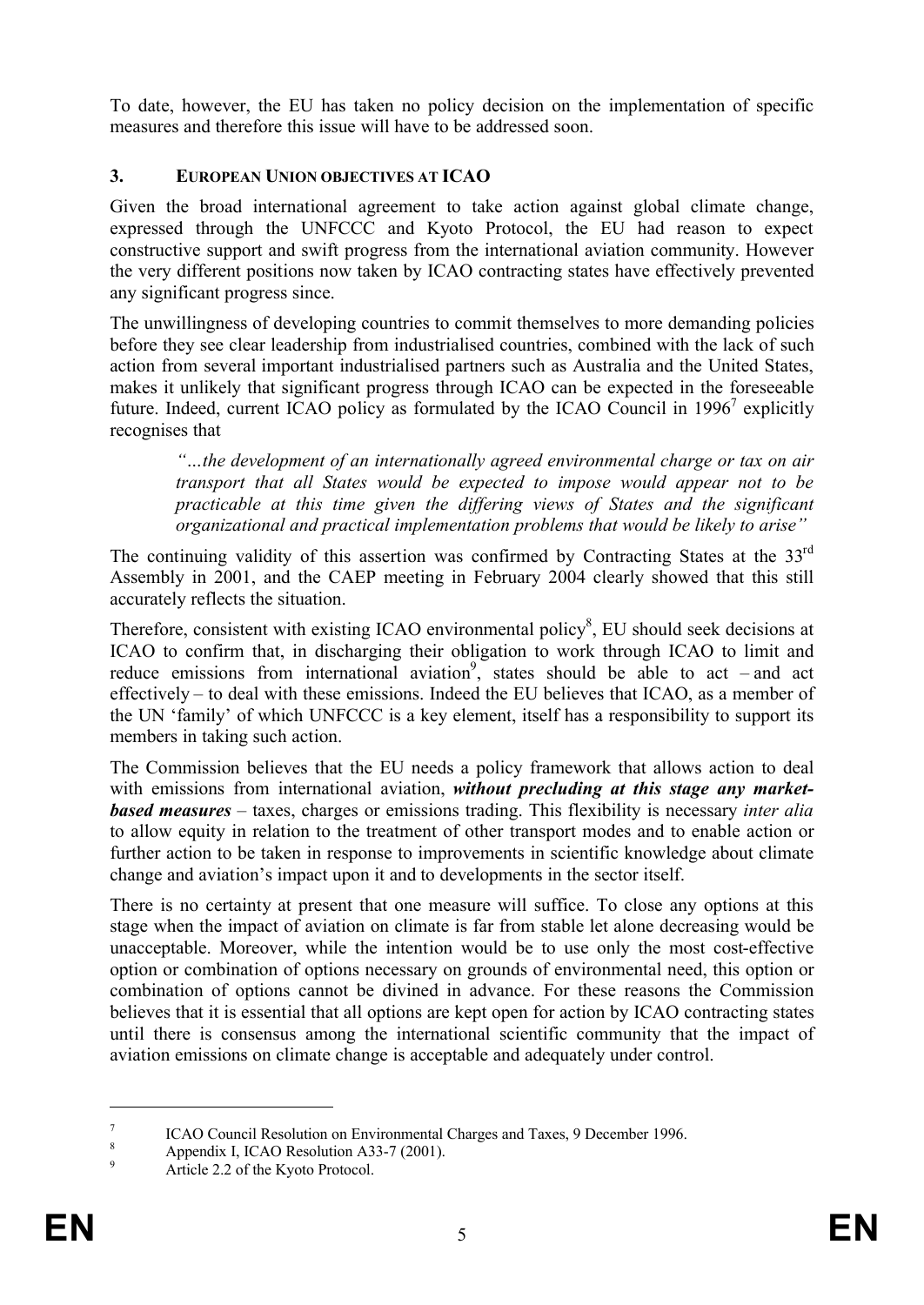Given that Member States and virtually all other ICAO Contracting States have ratified the UNFCCC and thus committed themselves to "…*take precautionary measures to anticipate, prevent or minimize the causes of climate change and mitigate its adverse impacts…*" , the Commission further believes that ICAO should focus on aligning its policies to facilitate the efforts of its members in fulfilling this commitment, with particular attention on the phases of flight in international airspace .

## **4. ACTION THE EUROPEAN UNION MIGHT TAKE**

The EU greenhouse gas (GHG) emissions trading scheme formally commences on 1 January 2005 and will cover GHG emissions from the energy and industry sectors.<sup>10</sup> Some EU states have expressed an interest in pursuing the possibility of extending the scheme to cover emissions from aviation. However the Commission needs first to examine a number of technical and legal issues relating to the possible inclusion of aviation in the scheme. These issues include how to treat the climate change impact from international flights and how to address the full climate change impacts from aviation.

The EU could also pursue the possibility of a tax or charge.<sup>11</sup> A key consideration would be the need to avoid distortions of competition. As well as to EU carriers, any such tax or charge would need to be applicable on the same basis to non-EU carriers.The principle of nondiscrimination is also reflected in Articles 11 and 15 of the Chicago Convention.

Lastly, as mentioned earlier, there is the possibility of these measures being introduced in association with, or complemented by, some form of voluntary agreement by the industry to limit its emissions. While it remains prepared to consider serious proposals for voluntary agreements, the Commission does not believe that such agreements alone will be sufficient to achieve the necessary effect and, given the many different stakeholders in aviation, is of the opinion that they would be difficult to implement.<sup>12</sup>

The precise choice as to which of these different market-based options should be implemented is a matter for further consideration. That consideration will need to take into account the following

- environmental effectiveness
- policy consistency
- equity with other modes of transport
- · availability of alternative transport modes
- cost-effectiveness

<sup>&</sup>lt;sup>10</sup> This scheme is established under the provisions of the European Parliament and Council Directive 2003/87/EC of 13 October 2003.

<sup>&</sup>lt;sup>11</sup> Following the adoption of Council Directive 2003/96/EC of 27 October 2003 restructuring the Community framework for the taxation of energy products and electricity, aviation fuel continues to be exempt from taxes but Member States have the option to waive this exemption for fuel used both for domestic flights and, subject to mutual agreement, flights between EU Member States. It remains to be seen what use Member States make of this possibility; their scope to tax all carriers may be constrained by existing air service agreements with third countries. The Commission therefore believes that provisions requiring the mandatory exemption of aviation fuel should be removed from air service agreements when they are renegotiated.

<sup>&</sup>lt;sup>12</sup> This view has been confirmed by recent OECD research which concluded that the environmental effectiveness of voluntary approaches is often questionable, and their economic efficiency is generally low (Voluntary Approaches for Environmental Policy: Effectiveness, Efficiency and Usage in Policy Mixes, OECD June 2003, ISBN 9264101772).